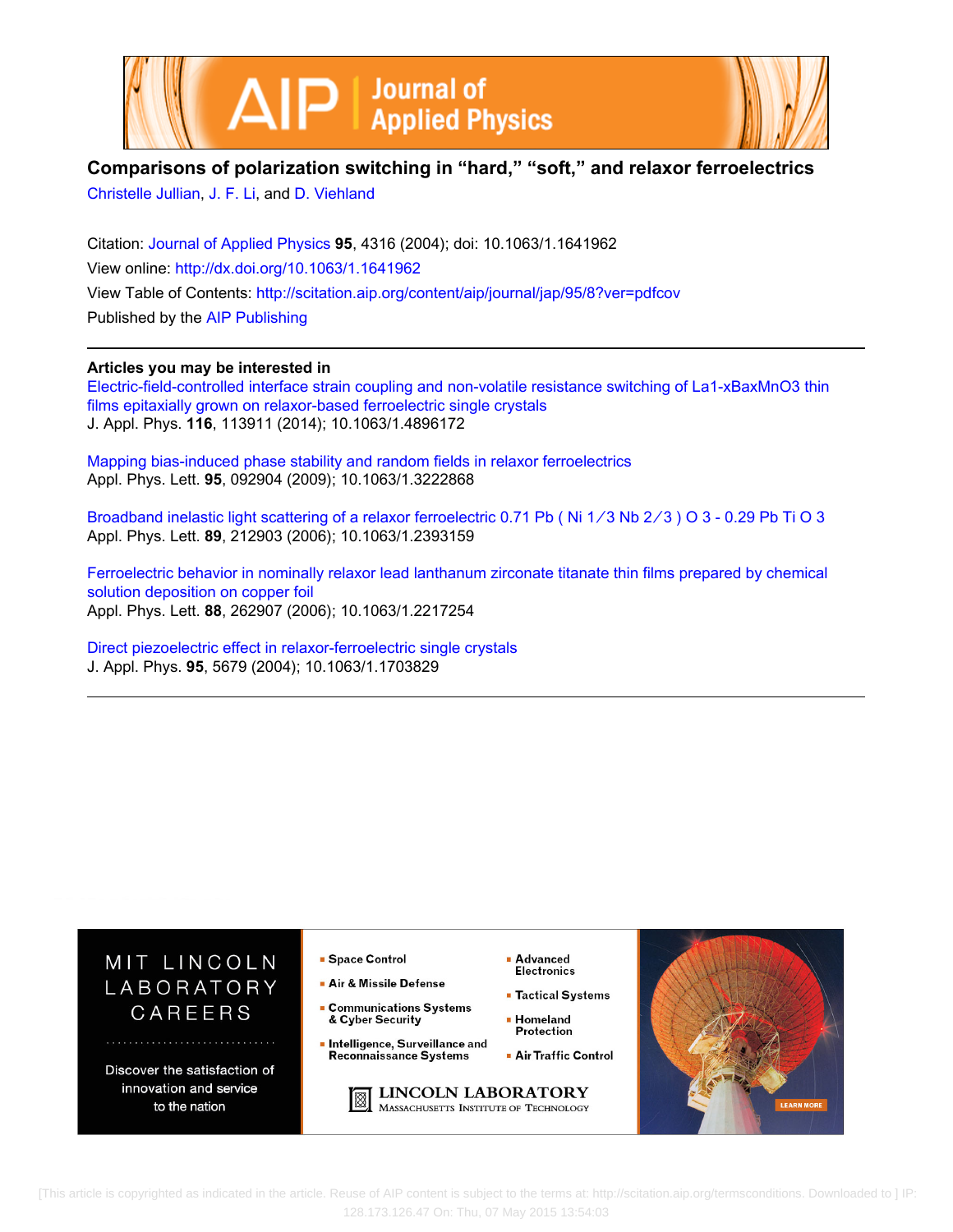# **Comparisons of polarization switching in ''hard,'' ''soft,'' and relaxor ferroelectrics**

Christelle Jullian, J. F. Li, and D. Viehland<sup>a)</sup>

*Department of Materials Science and Engineering, Virginia Tech, Blacksburg, Virginia 24061*

(Received 20 August 2003; accepted 17 November 2003)

The dynamics of polarization switching have been investigated over extremely broad time  $(10^{-8} < t < 10^{2}$  s) and field ranges for hard, soft, and relaxor ferroelectrics based on aliovalent modified  $Pb(Zr_{1-x}Ti_x)O_3$ . The results unambiguously demonstrate important differences in the polarization switching mechanism for these various types of ferroelectrics. © *2004 American Institute of Physics.* [DOI: 10.1063/1.1641962]

#### **I. INTRODUCTION**

Defects and substituents are known to significantly influence the electromechanical properties of ferroelectrics.<sup>1,2</sup> Various classifications of piezoelectric behaviors have been categorized in lead zirconate titanate (PZT). The basic two types of classifications are commonly called ''soft'' and "hard."<sup>2</sup> In general, higher valent substituents induce soft piezoelectric behavior, where as lower valent ones induce hard. With increasing higher valent substituent concentration, a cross over between soft and relaxor ferroelectric behavior occurs.

Soft ferroelectrics have lower coercive fields, higher hysteretic losses, higher dielectric and mechanical loss factors, and lower remanent polarizations and strains, relative to hard ones.<sup>1,2</sup> The extra contribution is designated as extrinsic, and is believed to be due to domain dynamics under weak ac fields. Hard ferroelectrics have an asymmetric polarization versus electric field (*P*–*E*) response, which is shifted by a built-in potential.<sup>3</sup> The built-in potential is due to a pinning of the polarization by dipolar defects. Relaxor ferroelectrics have a frequency dispersive dielectric response in the audio range;  $4.5$  the inability to sustain remanence for temperatures above a freezing temperature  $T_f$ , which is notably less than that of the dielectric maximum  $(T_m)$ ;<sup>6</sup> and by the presence of a local polarization until  $T \gg T_m$ . 7

Previous transmission electron microscopy (TEM) studies of soft, hard, and relaxor ferroelectrics have shown dramatic differences in domain stability.<sup>8-12</sup> Studies of hard ferroelectrics have shown fine "wavy" domains.<sup>8,9</sup> Comparisons with dielectric property data indicated that the wavy domains result from pinning effects. Systematic studies of soft ferroelectrics have shown the development of increasingly irregular domain morphologies with increasing higher valent substituent concentrations.<sup>10,11</sup> And, above a critical concentration, polar nanodomains (PNR) form that have an average diameter between 30 and 50  $\AA$ ,<sup>11,12</sup> which is the relaxor state. $4,5$ 

Domain dynamics are generally believed to make significant contributions to ferroelectric and piezoelectric properties. However, understanding them has proven difficult, in particular in systems containing significant concentrations of aliovalent substituents. Limiting the study of polarization switching and domain dynamics has been that current transient investigations have been performed over relatively narrow time  $(t)$  and electric field  $(E)$  ranges<sup>13–20</sup>—even though the current response is known to be logarithmic in time.<sup>16,21–23</sup> Nucleation and growth  $(N&G)$  models have previously been developed. However, analysis of the dynamics in the time domain of  $10^{-8} < t < 10^{-6}$  s provides incomplete information, upon which to develop a comprehensive mechanistic understanding. Previous N&G models<sup>13-20</sup> have been based on nucleation sites confined to existing domain walls [i.e., two dimensional  $(2D)$ ] with a subsequent restriction that during growth, the domain walls remain coherent (i.e., one-dimensional). However, it is doubtful that such a model can explain switching in a wider range of aliovalently modified ferroelectrics.

Investigations of the polarization dynamics over broad time and field regions would be greatly important to the study of modified ferroelectrics. In this article, we report the polarization dynamics over such a broad time domain (extending from  $10^{-8} < t < 10^2$  s) for hard, soft, and relaxor ferroelectrics based on PZT. The results unambiguously demonstrate important differences in switching mechanisms between these general types of ferroelectrics.

#### **II. EXPERIMENTAL PROCEDURE**

Polycrystalline specimens of soft PZT  $(E_c \sim 11 \text{ kV/cm})$ and hard PZT specimens were obtained from EDO Corp. (Salt Lake City, UT). In addition, PLZT 10/65/35 relaxor specimens were prepared, as previously reported.<sup>10,11</sup> The specimens were cut into typical dimensions of 0.3 mm in thickness and  $4 \text{ mm}^2$  in area, and were electroded with gold. Measurements were performed for various fields. In order to measure the response of the specimens over a broad time domain from  $10^{-8} < t < 10^2$  s, three different measurements circuits were developed and built, as recently reported. $24$  To prepare for switching, both sides of the specimen were raised to the desired switching field. Then, at time  $t=0$ , one side of the specimen was taken to ground. By using these steps, we can certify that high voltage reaches its full maximum, before the polarization starts to rise. It was found that switching

a)Electronic mail: dviehland@vt.edu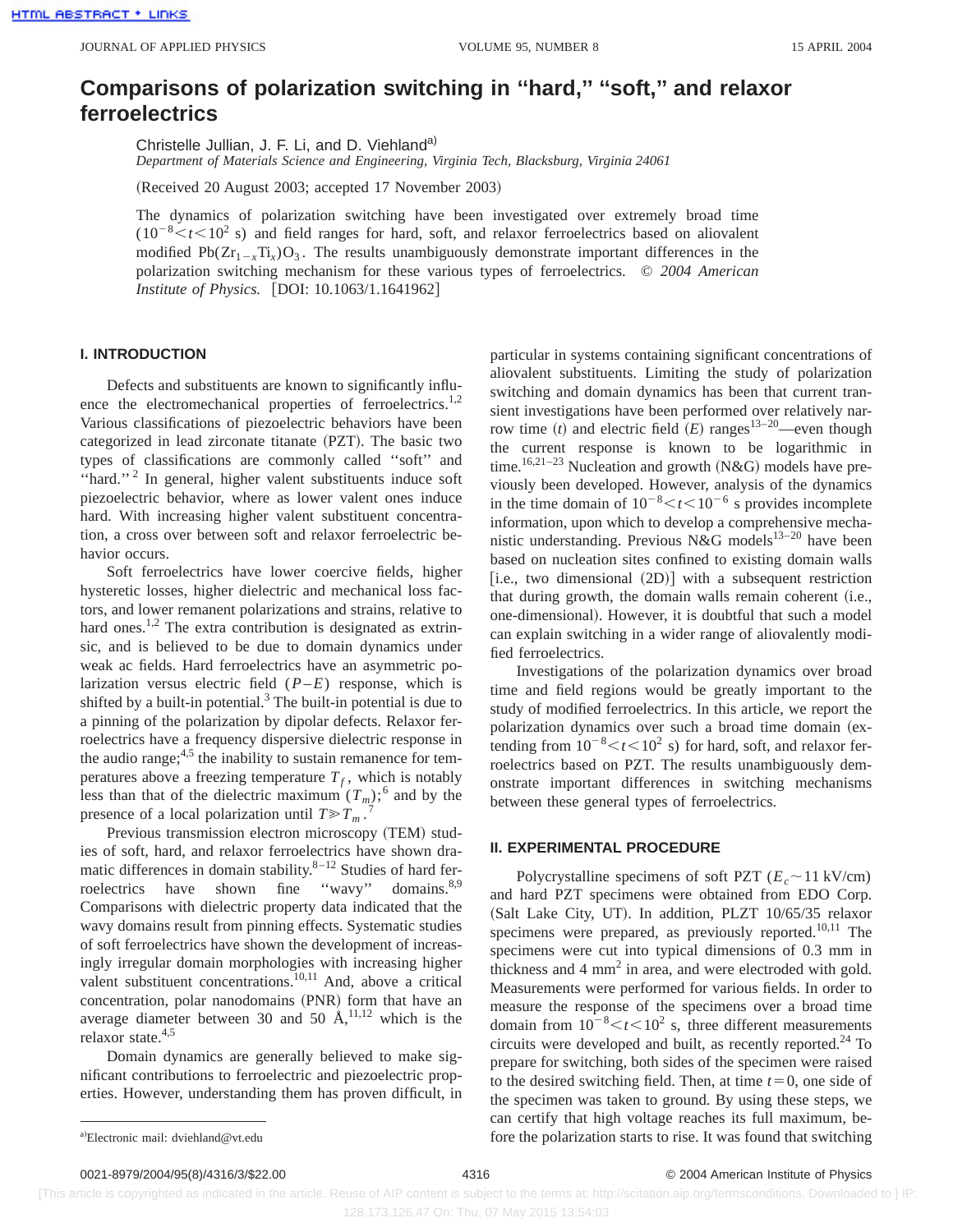

FIG. 1. Logarithm of polarization as a function of logarithm of time for various modified PZT ferroelectrics over broad time and field ranges: (a) soft PZT [from bottom to top,  $E = 2, 6, 8, 9, 10, 12, 16,$  and 23 kV/cm], (b) relaxor PLZT 10/65/35 [from bottom to top,  $E = 1.25$ , 1.75, 2.75, 4, 6, 8, 10, 12, 16, 19, 21, 23, and 25 kV/cm], and  $(c)$  hard PZT [from bottom to top,  $E=5$ , 10, 13, 16, 18, 19, 22, 26, 29, and 31 kV/cm]. Data are shown for various fields in each figure.

times of  $\leq 10^{-8}$  s could be achieved. An Agilent oscilloscope operated in a time capture mode was used to measure the output voltage from each circuit.

#### **III. RESULTS AND DISCUSSION**

Figure 1 shows the logarithm of the polarization as a function of the logarithm of time for [Fig. 1(a)] a soft PZT, [Fig. 1(b)] a relaxor PLZT 10/65/35, and [Fig. 1(c)] a hard PZT. These data were all taken at room temperature. Data are shown for over ten decades in time, taken at various applied electric fields. The data can be seen to be quite different for the three types of ferroelectrics.

The response of soft PZT can clearly be seen to be extremely broad in the time domain, extending over  $decade(s)$ of orders in magnitude. Two evolutionary stages in the time



FIG. 2. Illustration of fitting of time domain polarization response for soft, hard, and relaxor ferroelectrics.

domain were found during polarization switching with increasing  $E$ . Figure  $1(a)$  demonstrates a broad polarization transient in the time domain of  $10^{-6} < t < 10^{-4}$  s designated by the symbol (i) in the figure, followed by a delay, and a subsequent second broad polarization transient in the longtime domain designated by (ii). These two stages in the time domain response represent nucleation events and domain growth events, respectively. Recent investigations<sup>24</sup> of poled  $Pb(Mg_{1/3}Nb_{2/3})O_3 - x\% PbTiO_3$  crystals have similarly shown two broad transients, demonstrating that the broadness in the time domain is not due to a variety of extrinsic pinning sites, such as grain boundaries and dislocations. With increasing  $E$ , both transients in Fig. 1(a) shifted to shorter times, but only becoming sharp at high fields of *E*  $\gg E_c$  and short times of  $t < 10^{-6}$  s.

The time dependence of the polarization for soft PZT did not follow the Avarami (AV) equation, i.e.,  $P(t) = P_0 \exp(-\frac{E_0 t}{2})$  $[-(t/\tau)^n]$ , where  $\tau$  is the relaxation time and *n* is a dimensionality constant. Rather, as shown in Fig. 2 (red line), it fit to a stretched exponential (SE) function, where terms in  $(t/\tau)$  in the AV equation are replaced by ones in  $\ln(t/\tau)$ , i.e.,  $P(t) = P_0 \exp[-a(\ln(t/\tau))^n]$ . This demonstrates that the N&G events are extremely broadened in the time domain. Analysis with the SE equation yielded a value of  $n=3$  for nucleation, and  $n=2$  for growth. Nucleation is a three-dimensional process, and not confined to domain walls. Domain growth is a 2D process, where the walls are not restricted to remain coherent. These results show that the domains walls are extremely diffuse during switching in soft PZT, and is consistent with prior TEM studies that have shown irregular domain morphologies.

The relaxor PLZT 10/65/35 can be seen to have a very sharp response near  $t=5\times10^{-8}$  s, as shown in Fig. 1(b). This sharp response did not shift in the time domain with increasing *E*, although the magnitude of the induced polarization did increase. The polarization only slightly increased with time for  $t > 10^{-7}$  s. No secondary transient was found at longer times. It is relevant to note that at room temperature, PLZT 10/65/35 has slim loop *P*–*E* behavior and that  $T>T_f$  (see Fig. 3). The time dependence of the polarization